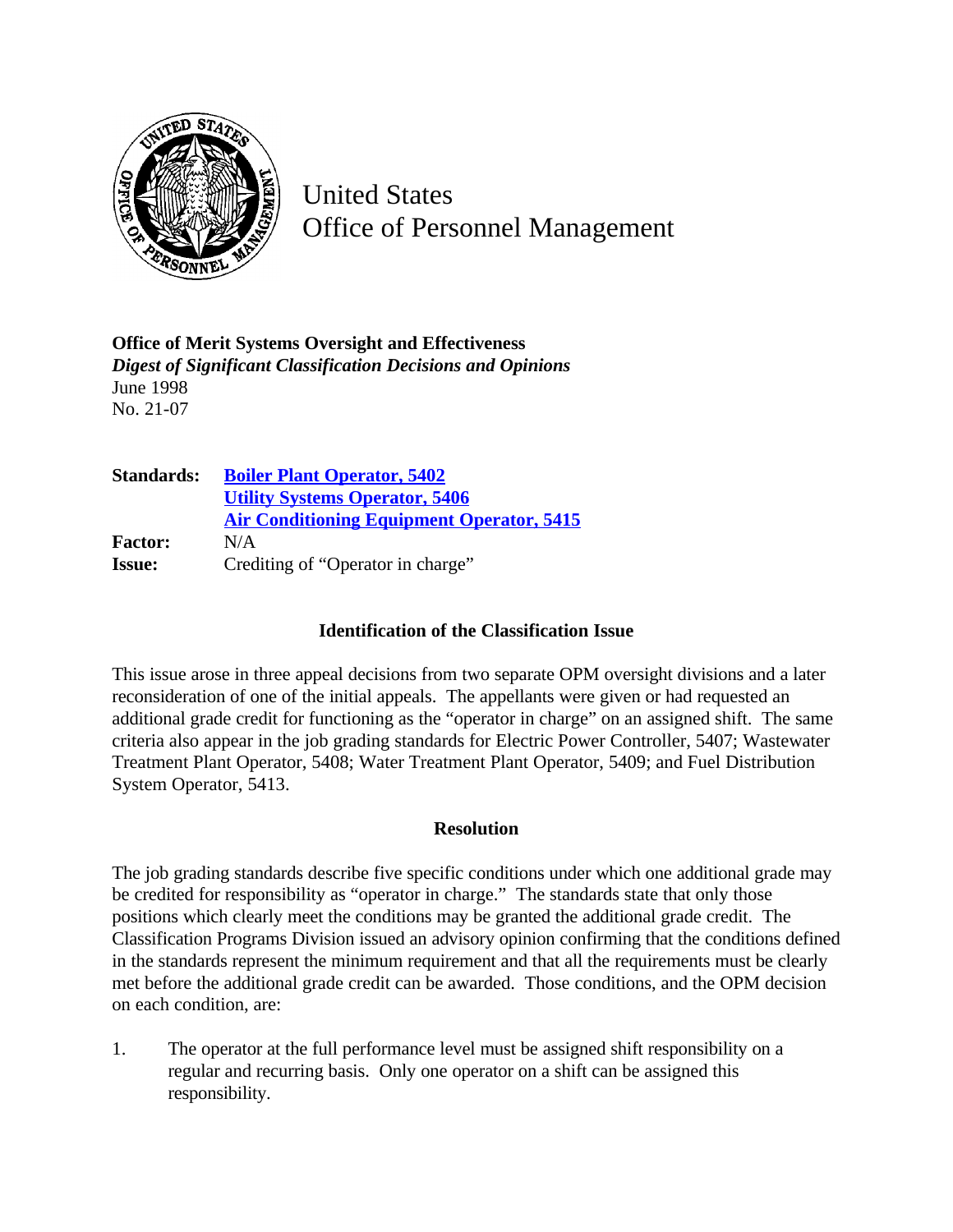OPM found that this condition could be met if the operator worked alone on a shift on a regular and recurring basis for the systems involved. However, at one location, both utility systems operators and air conditioning equipment operators were given the additional grade credit although the agency recognized that the utility systems operator controlled the air conditioning equipment by remote monitoring equipment. In that situation, only the utility systems operator could be given the additional grade credit.

2. The operator follows written instructions supplied by the supervisor or by the "operator in charge" on the previous shift.

OPM found that this condition was met when the operators received written and oral instructions and operating information from the supervisor or the operator on the previous shift.

3. The "operator in charge" typically performs duties which are more responsible and require a slightly higher level of skill and knowledge than the full performance level operators who are on duty where a supervisor is available. This includes a thorough knowledge of the entire utility system and the user requirements to locate problems and initiate immediate corrective action.

OPM found that this condition could be met when the operator was required to possess knowledge of the entire utility systems of the facility (e.g., heating, air conditioning, electrical distribution, water, and sewer systems) and was required to apply this knowledge in locating problems in those systems in the absence of a supervisor. In requesting reconsideration of one of the appeal decisions, the agency argued that responsibility to respond to "after hours" problems within the facility to make minor repairs or notify appropriate personnel was sufficient to meet this condition. Examples of this work included resetting tripped circuit breakers and unplugging stopped commodes. However, OPM determined that this condition covered only the operation of the utility systems and did not cover collateral responsibility for other equipment within the facility on an irregular basis, especially when the work performed was typically lower graded work.

OPM found some confusion about whether the terms "full performance level" and "journey level" were synonymous. They are not. The term "full performance level" as used in this context refers to the highest level of work performed at a facility above the worker or intermediate level. The term "journey level" as used in the trades and craft occupations denotes an experienced worker capable of independent performance and does not necessarily equate to the term "full performance level." For example, Grade 10 and Grade 11 are both journey levels in the Electronics Mechanic, 2604 occupation. Depending on the work performed in an activity, either of these levels could be the full performance level for that activity.